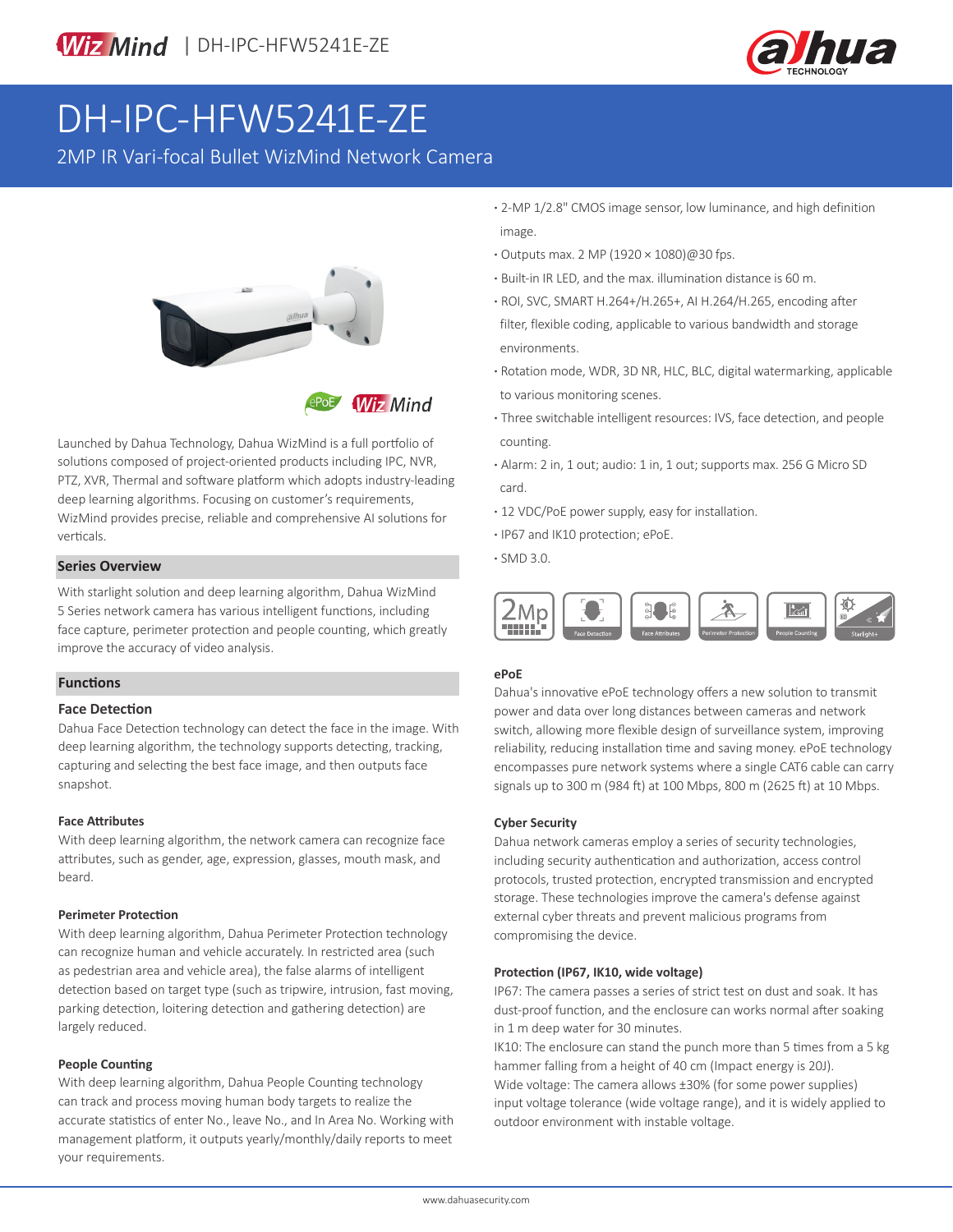# Wiz Mind | DH-IPC-HFW5241E-ZE

### **Technical Specification**

| Camera                          |      |                                                                                           |                       |                                |                      |
|---------------------------------|------|-------------------------------------------------------------------------------------------|-----------------------|--------------------------------|----------------------|
| Image Sensor                    |      | 1/2.8" CMOS                                                                               |                       |                                |                      |
| Max. Resolution                 |      | 1920 (H) × 1080 (V)                                                                       |                       |                                |                      |
| <b>ROM</b>                      |      | <b>128 MB</b>                                                                             |                       |                                |                      |
| <b>RAM</b>                      |      | 512 MB                                                                                    |                       |                                |                      |
| <b>Scanning System</b>          |      | Progressive                                                                               |                       |                                |                      |
| <b>Electronic Shutter Speed</b> |      | Auto/Manual 1/3 s-1/100,000 s                                                             |                       |                                |                      |
| Min. Illumination               |      | 0.002 lux@F1.5 (Color, 30 IRE)<br>0.0002 lux@F1.5 (B/W, 30 IRE)<br>0 lux (Illuminator on) |                       |                                |                      |
| S/N Ratio                       |      | $>56$ dB                                                                                  |                       |                                |                      |
| <b>Illumination Distance</b>    |      | 60 m (196.85 ft) (IR)                                                                     |                       |                                |                      |
| Illuminator On/Off Control      |      | Auto                                                                                      |                       |                                |                      |
| <b>Illuminator Number</b>       |      | 4 (IR LED)                                                                                |                       |                                |                      |
| Pan/Tilt/Rotation Range         |      | Pan: 0°-360°<br>Tilt: 0°-90°<br>Rotation: 0°-360°                                         |                       |                                |                      |
| l ens                           |      |                                                                                           |                       |                                |                      |
| Lens Type                       |      | Motorized vari-focal                                                                      |                       |                                |                      |
| Lens Mount                      |      | $\phi$ 14                                                                                 |                       |                                |                      |
| Focal Length                    |      | $2.7$ mm $-13.5$ mm                                                                       |                       |                                |                      |
| Max. Aperture                   |      | F1.5                                                                                      |                       |                                |                      |
| <b>Field of View</b>            |      | Horizontal: 109°-30°<br>Vertical: 57°-17°<br>Diagonal: 131°-35°                           |                       |                                |                      |
| <b>Iris Control</b>             |      | Auto                                                                                      |                       |                                |                      |
| <b>Close Focus Distance</b>     |      | $0.8$ m (2.62 ft)                                                                         |                       |                                |                      |
|                                 | Lens | Detect                                                                                    | Observe               | Recognize                      | Identify             |
| <b>DORI</b><br>Distance         | W    | 44.1 m<br>(144.69 ft)                                                                     | 17.6 m<br>(57.74 ft)  | 8.8 <sub>m</sub><br>(28.87 ft) | 4.4 m<br>(14.44 ft)  |
|                                 | Τ    | 146.2 m<br>(479.66 ft)                                                                    | 58.4 m<br>(191.60 ft) | 29.2 m<br>(85.80 ft)           | 14.6 m<br>(47.90 ft) |
|                                 |      |                                                                                           |                       |                                |                      |

#### Smart Event

| <b>IVS</b>                 | Abandoned object; missing object                                                                                                                                                                                                                                                                                                                                                                                                                                                                                           |  |  |  |
|----------------------------|----------------------------------------------------------------------------------------------------------------------------------------------------------------------------------------------------------------------------------------------------------------------------------------------------------------------------------------------------------------------------------------------------------------------------------------------------------------------------------------------------------------------------|--|--|--|
| Heat Map                   | Yes                                                                                                                                                                                                                                                                                                                                                                                                                                                                                                                        |  |  |  |
| Professional, intelligent  |                                                                                                                                                                                                                                                                                                                                                                                                                                                                                                                            |  |  |  |
| IVS (Perimeter Protection) | Intrusion, tripwire, fast moving (the three functions<br>support the classification and accurate detection<br>of vehicle and human); loitering detection, people<br>gathering, and parking detection                                                                                                                                                                                                                                                                                                                       |  |  |  |
| <b>SMD 3.0</b>             | Less false alarm, longer detection distance                                                                                                                                                                                                                                                                                                                                                                                                                                                                                |  |  |  |
| <b>Face Detection</b>      | Face detection; track; snapshot; snapshot optimization;<br>optimal face snapshot upload; face enhancement; face<br>exposure; face attributes extraction including 6 attributes<br>(gender, age, glasses, expressions, mask, and beard) and<br>8 expressions (angry, sad, disgusted, scared, surprised,<br>calm, happy, confused); face snapshot set as face or<br>one-inch photo; snapshot strategies (real-time snapshot,<br>quality priority and optimization snapshot); face angle<br>filter; optimization time setting |  |  |  |
|                            |                                                                                                                                                                                                                                                                                                                                                                                                                                                                                                                            |  |  |  |

| <b>People Counting</b>         | Tripwire people counting and people counting in area;<br>generating and exporting report (day/month/year);<br>queue management; 4 rules can be set for tripwire,<br>people counting in area and queue management                                                                                                                                                                                                                                                                                     |  |  |
|--------------------------------|------------------------------------------------------------------------------------------------------------------------------------------------------------------------------------------------------------------------------------------------------------------------------------------------------------------------------------------------------------------------------------------------------------------------------------------------------------------------------------------------------|--|--|
| Smart Search                   | Work together with Smart NVR to perform refine<br>intelligent search, event extraction and merging to event<br>videos                                                                                                                                                                                                                                                                                                                                                                                |  |  |
| Video                          |                                                                                                                                                                                                                                                                                                                                                                                                                                                                                                      |  |  |
| Video Compression              | H.265; H.264; H.264H; H.264B; MJPEG (Only supported<br>by the sub stream)                                                                                                                                                                                                                                                                                                                                                                                                                            |  |  |
| Smart Codec                    | Smart H.265+; Smart H.264+                                                                                                                                                                                                                                                                                                                                                                                                                                                                           |  |  |
| AI Coding                      | AI H.265; AI H.264                                                                                                                                                                                                                                                                                                                                                                                                                                                                                   |  |  |
| Video Frame Rate               | Main stream: $1920 \times 1080@(1 \text{ fs} - 25/30 \text{ fs})$<br>Sub stream: D1@(1 fps-25/30 fps)<br>Third stream: 1080p@(1 fps-25/30 fps)<br>*The values above are the max. frame rates of each<br>stream; for multiple streams, the values will be subjected<br>to the total encoding capacity.                                                                                                                                                                                                |  |  |
| <b>Stream Capability</b>       | 3 streams                                                                                                                                                                                                                                                                                                                                                                                                                                                                                            |  |  |
| Resolution                     | 1080p (1920 × 1080); 1.3M (1280 × 960); 720p (1280<br>× 720); D1 (704 × 576/704 × 480); VGA (640 × 480); CIF<br>$(352 \times 288/352 \times 240)$                                                                                                                                                                                                                                                                                                                                                    |  |  |
| <b>Bit Rate Control</b>        | CBR/VBR                                                                                                                                                                                                                                                                                                                                                                                                                                                                                              |  |  |
| Video Bit Rate                 | H.264: 32 kbps-8192 kbps<br>H.265: 32 kbps-8192 kbps                                                                                                                                                                                                                                                                                                                                                                                                                                                 |  |  |
| Day/Night                      | Auto(ICR)/Color/B/W                                                                                                                                                                                                                                                                                                                                                                                                                                                                                  |  |  |
| <b>BLC</b>                     | Yes                                                                                                                                                                                                                                                                                                                                                                                                                                                                                                  |  |  |
| HLC                            | Yes                                                                                                                                                                                                                                                                                                                                                                                                                                                                                                  |  |  |
| <b>WDR</b>                     | 120 dB                                                                                                                                                                                                                                                                                                                                                                                                                                                                                               |  |  |
| Scene Self-adaptation<br>(SSA) | Yes                                                                                                                                                                                                                                                                                                                                                                                                                                                                                                  |  |  |
| <b>White Balance</b>           | Auto; natural; street lamp; outdoor; manual; regional<br>custom                                                                                                                                                                                                                                                                                                                                                                                                                                      |  |  |
| Gain Control                   | Auto;Manual                                                                                                                                                                                                                                                                                                                                                                                                                                                                                          |  |  |
| <b>Noise Reduction</b>         | 3D NR                                                                                                                                                                                                                                                                                                                                                                                                                                                                                                |  |  |
| <b>Motion Detection</b>        | OFF/ON (4 areas, rectangular)                                                                                                                                                                                                                                                                                                                                                                                                                                                                        |  |  |
| Region of Interest (RoI)       | Yes (4 areas)                                                                                                                                                                                                                                                                                                                                                                                                                                                                                        |  |  |
| Image Stabilization            | Electronic Image Stabilization (EIS)                                                                                                                                                                                                                                                                                                                                                                                                                                                                 |  |  |
| <b>Smart Illumination</b>      | Yes                                                                                                                                                                                                                                                                                                                                                                                                                                                                                                  |  |  |
| Defog                          | Yes                                                                                                                                                                                                                                                                                                                                                                                                                                                                                                  |  |  |
| <b>Image Rotation</b>          | 0°/90°/180°/270°                                                                                                                                                                                                                                                                                                                                                                                                                                                                                     |  |  |
| Mirror                         | Yes                                                                                                                                                                                                                                                                                                                                                                                                                                                                                                  |  |  |
| <b>Privacy Masking</b>         | 8 areas                                                                                                                                                                                                                                                                                                                                                                                                                                                                                              |  |  |
| Audio                          |                                                                                                                                                                                                                                                                                                                                                                                                                                                                                                      |  |  |
| <b>Audio Compression</b>       | PCM; G.711a; G.711Mu; G.726; G.723                                                                                                                                                                                                                                                                                                                                                                                                                                                                   |  |  |
| Alarm                          |                                                                                                                                                                                                                                                                                                                                                                                                                                                                                                      |  |  |
| Alarm Event                    | No SD card; SD card full; SD card error; network<br>disconnection; IP conflict; illegal access; motion<br>detection; video tampering; defocus detection; tripwire;<br>intrusion; fast moving; abandoned object; missing<br>object; loitering detection; people gathering; parking<br>detection; scene changing; input error; voltage detection;<br>face detection; people counting in area; stay detection;<br>people counting; people number error detection; queue<br>management; intensity change |  |  |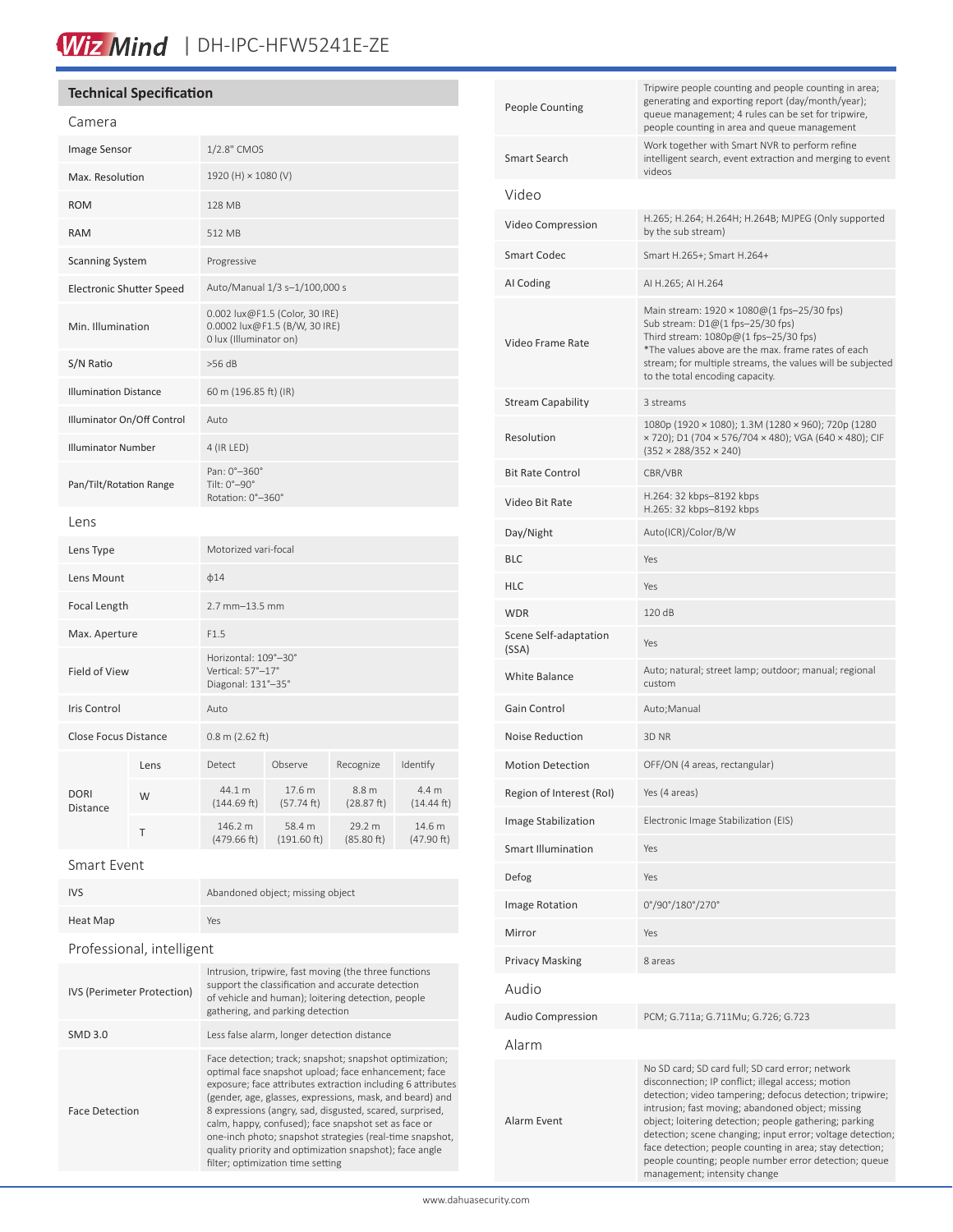# Wiz Mind | DH-IPC-HFW5241E-ZE

#### Network

| Network Port                 | RJ-45 (10/100 Enhancement Base-T)                                                                                                                                                                                                                                     |  |  |  |
|------------------------------|-----------------------------------------------------------------------------------------------------------------------------------------------------------------------------------------------------------------------------------------------------------------------|--|--|--|
| SDK and API                  | Yes                                                                                                                                                                                                                                                                   |  |  |  |
| <b>Cyber Security</b>        | Video encryption; firmware encryption; configuration<br>encryption; Digest; WSSE; account lockout; security logs;<br>IP/MAC filtering; generation and importing of X.509<br>certification; syslog; HTTPS; 802.1x; trusted boot; trusted<br>execution; trusted upgrade |  |  |  |
| Network Protocol             | IPv4; IPv6; HTTP; TCP; UDP; ARP; RTP; RTSP; RTCP; RTMP;<br>SMTP; FTP; SFTP; DHCP; DNS; DDNS; QoS; UPnP; NTP;<br>Multicast; ICMP; IGMP; NFS; SAMBA; PPPoE; SNMP;<br>Bonjour                                                                                            |  |  |  |
| Interoperability             | ONVIF (Profile S/Profile G/Profile T); CGI; P2P; Milestone                                                                                                                                                                                                            |  |  |  |
| User/Host                    | 20 (Total bandwidth: 88 M)                                                                                                                                                                                                                                            |  |  |  |
| Storage                      | FTP; SFTP; Micro SD card (support max. 256 GB); NAS                                                                                                                                                                                                                   |  |  |  |
| <b>Browser</b>               | IE: IE8 and later<br>Chrome<br>Firefox                                                                                                                                                                                                                                |  |  |  |
| Management Software          | Smart PSS, DSS, DMSS                                                                                                                                                                                                                                                  |  |  |  |
| <b>Mobile Client</b>         | iOS; Android                                                                                                                                                                                                                                                          |  |  |  |
| Certification                |                                                                                                                                                                                                                                                                       |  |  |  |
| Certifications               | CE-LVD: EN 62368-1<br>CE-EMC: Electromagnetic Compatibility Directive<br>2014/30/EU<br>FCC: 47 CFR FCC Part 15, Subpart B<br>UL/CUL: UL60950-1 CAN/CSA C22.2 No.60950-1-07                                                                                            |  |  |  |
| Port                         |                                                                                                                                                                                                                                                                       |  |  |  |
| Audio Input                  | 1 channel (RCA port)                                                                                                                                                                                                                                                  |  |  |  |
| <b>Audio Output</b>          | 1 channel (RCA port)                                                                                                                                                                                                                                                  |  |  |  |
| Alarm Input                  | 2 channels in: 5 mA 3-5 VDC                                                                                                                                                                                                                                           |  |  |  |
| Alarm Output                 | 1 channel out: 300 mA 12 VDC                                                                                                                                                                                                                                          |  |  |  |
| Power                        |                                                                                                                                                                                                                                                                       |  |  |  |
| Power Supply                 | 12 VDC (±30%); PoE (802.3af); ePoE                                                                                                                                                                                                                                    |  |  |  |
| Power Consumption            | Basic: 2.5 W (12 VDC); 3.2 W (PoE)<br>Max. (max. stream + IR LED + focus): 9.4 W (12 VDC);<br>10.3 W (PoE)                                                                                                                                                            |  |  |  |
| Environment                  |                                                                                                                                                                                                                                                                       |  |  |  |
| <b>Operating Temperature</b> | -30 °C to +60 °C (-22 °F to +140 °F)                                                                                                                                                                                                                                  |  |  |  |
| <b>Operating Humidity</b>    | ≤95%                                                                                                                                                                                                                                                                  |  |  |  |
| Storage Temperature          | -40 °C to +60 °C (-40 °F to +140 °F)                                                                                                                                                                                                                                  |  |  |  |
| Protection                   | IP67; IK10                                                                                                                                                                                                                                                            |  |  |  |
| Structure                    |                                                                                                                                                                                                                                                                       |  |  |  |
| Casing                       | Metal + plastic                                                                                                                                                                                                                                                       |  |  |  |
| <b>Product Dimensions</b>    | 273.2 mm × 95 mm × 95 mm (10.76" × 3.74" × 3.74") (L<br>$\times$ W $\times$ H)                                                                                                                                                                                        |  |  |  |
| Net Weight                   | 1110 g (2.45 lb)                                                                                                                                                                                                                                                      |  |  |  |
| <b>Gross Weight</b>          | 1510 g (3.33 lb)                                                                                                                                                                                                                                                      |  |  |  |

| <b>Ordering Information</b> |                     |                                                          |  |  |
|-----------------------------|---------------------|----------------------------------------------------------|--|--|
| <b>Type</b>                 | Model               | Description                                              |  |  |
|                             | DH-IPC-HFW5241FP-7F | 2MP IR Vari-focal Bullet WizMind<br>Network Camera, PAL  |  |  |
| 2MP Camera                  | DH-IPC-HFW5241FN-7F | 2MP IR Vari-focal Bullet WizMind<br>Network Camera, NTSC |  |  |
|                             | <b>PFA152-F</b>     | Pole Mount Bracket                                       |  |  |
|                             | <b>PFA121</b>       | Junction Box                                             |  |  |
| Accessories<br>(optional)   | <b>PFM321D</b>      | 12 VDC 1A Power Adapter                                  |  |  |
|                             | LR1002-1ET/1EC      | Single-port Long Reach Ethernet<br>over Coax Extender    |  |  |
|                             | PFM900-F            | Integrated Mount Tester                                  |  |  |

### **Accessories**

Optional:





PFM321D

Pole Mount Bracket



LR1002-1ET/1EC Single-port Long Reach Ethernet over Coax Extender





12 VDC 1A Power Adapter



PFM900-E Integrated Mount Tester